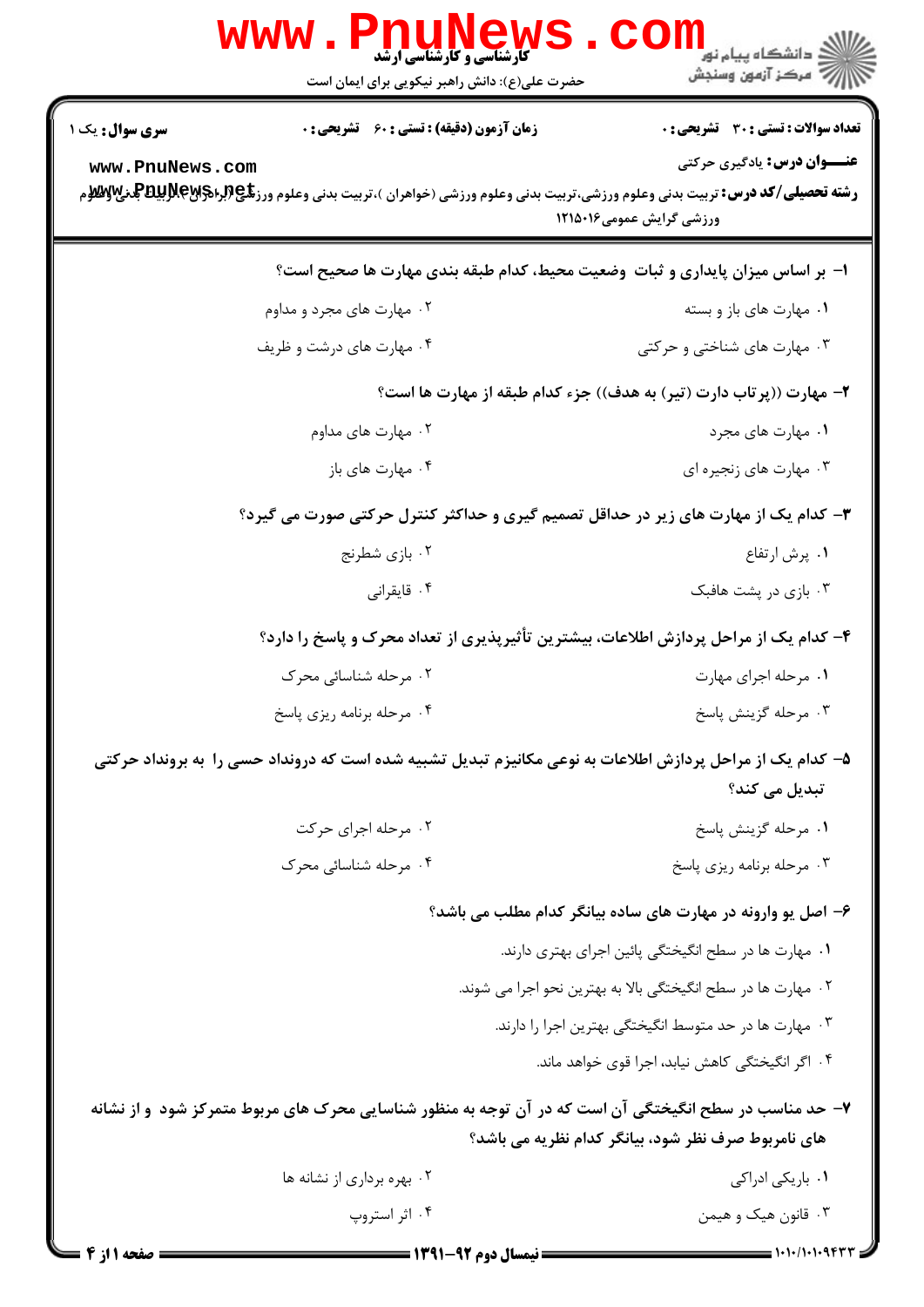| $\mathbf{www}$ .                                | <b>PNUNEW</b><br><b>5 کارشناسی و کارشناسی ارشد</b><br>حضرت علی(ع): دانش راهبر نیکویی برای ایمان است |                                                                                              | الاد دانشگاه پیام نور ۲ <mark>۰۰</mark><br>الاز مرکز آزمون وسنجش |
|-------------------------------------------------|-----------------------------------------------------------------------------------------------------|----------------------------------------------------------------------------------------------|------------------------------------------------------------------|
| <b>سری سوال :</b> ۱ یک                          | زمان آزمون (دقیقه) : تستی : 60 ٪ تشریحی : 0                                                         |                                                                                              | <b>تعداد سوالات : تستی : 30 ٪ تشریحی : 0</b>                     |
| www.PnuNews.com                                 |                                                                                                     | ورزشی گرایش عمومی۱۲۱۵۰۱۶                                                                     | <b>عنـــوان درس:</b> يادگيري حركتي                               |
|                                                 |                                                                                                     |                                                                                              | ۸– کدام یک از گزینه ها از ویژگی های توجه می باشد؟                |
|                                                 | ۰۲ نیاز به تلاش ندارد                                                                               |                                                                                              | ۰۱ ظرفیت نامحدود دارد                                            |
|                                                 | ۰۴ به انگیختگی وابسته است                                                                           |                                                                                              | ۰۳ پدیده ای موازی است                                            |
|                                                 |                                                                                                     | ۹– در کدام مرحله پردازش اطلاعات بیشترین تداخل صورت می گیرد ؟ چرا؟                            |                                                                  |
|                                                 |                                                                                                     |                                                                                              | ۰۱ شناسایی محرک – به دلیل پردازش موازی اطلاعات                   |
|                                                 |                                                                                                     |                                                                                              | ۰۲ گزینش پاسخ –به دلیل پردازش موازی اطلاعات                      |
|                                                 |                                                                                                     | ۰۳ برنامه ریزی پاسخ – به دلیل پردازش موازی و زنجیره ای اطلاعات                               |                                                                  |
|                                                 |                                                                                                     | ۰۴ برنامه ریزی پاسخ – به دلیل پردازش زنجیره ای اطلاعات                                       |                                                                  |
|                                                 |                                                                                                     |                                                                                              | <b>۱۰</b> - کدام یک از ویژگی های پردازش خودکار می باشد؟          |
| ۰۴ موازی                                        | ۰۳ نیاز به توجه                                                                                     | ۰۲ طولی                                                                                      | ۰۱ اختیاری                                                       |
|                                                 |                                                                                                     | 11– در تحریک دوگانه، تأخیر در پاسخ به محرک دوم در کدام مرحله از پردازش اطلاعات صورت می گیرد؟ |                                                                  |
| ۰۴ برنامه ریزی پاسخ                             | ۰۳ اجرای حرکت                                                                                       | ۰۲ شناسایی محرک                                                                              | ۰۱ گزينش پاسخ                                                    |
|                                                 |                                                                                                     | ۱۲- کدام یک از گزینههای زیر در مورد حافظه انسان صدق می کند؟                                  |                                                                  |
|                                                 | ٠٢ حافطه كوتاه مدت ظرفيت ٢+۵ قطعه را دارا است<br>٠١. اطلاعات ١/٤ ثانيه در حافظه كوتاه مدت مي ماند   |                                                                                              |                                                                  |
| ۰۴ توجه خاص اطلاعات را به حافظه کوتاهمدت می برد |                                                                                                     | ۰۳ حسی ترین جنبه حافظه ، ذخیره حسی بلند مدت است                                              |                                                                  |
|                                                 |                                                                                                     | ۱۳- یادگیری طرحواره در اثر استفاده از کدام تمرین بوجود می آید؟                               |                                                                  |
| ۰۴ تمرين ثابت                                   | ۰۳ تمرين متغير                                                                                      | ۰۲ تمرين مسدود                                                                               | ۰۱ تمرین تصادفی                                                  |
|                                                 |                                                                                                     | ۱۴- فاصله زمانی بین ارائه بازخورد N تا کوشش ۱+N در زمانبندی خبرهای بازخوردی چه نام دارد؟     |                                                                  |
| ۰۴ فاصله بین دوکوشش                             | ۰۳ تأخير بازخورد                                                                                    | ۰۲ تأخیر پس از بازخورد                                                                       | ۰۱ بازخورد تهي                                                   |
|                                                 |                                                                                                     |                                                                                              | <b>۱۵</b> – کدام مورد در تعریف یادگیری <u>نمیگنجد</u> ؟          |
|                                                 |                                                                                                     |                                                                                              | ۰۱ یادگیری شامل پردازش هایی در دستگاه عصبی است                   |
|                                                 |                                                                                                     |                                                                                              | ۰۲ تغییرات حاصل از یادگیری نسبتاً پایدارند                       |
|                                                 |                                                                                                     |                                                                                              | ۰۳ یادگیری از تمرین و تجربه ناشی می شود                          |
|                                                 |                                                                                                     | ۰۴ تغییرات ناشی از رشد و بلوغ در بدن انسان یادگیری محسوب می شود                              |                                                                  |
| : صفحه 2 از 4                                   |                                                                                                     |                                                                                              | $\frac{1}{1}$ 1.1./1.1.9444                                      |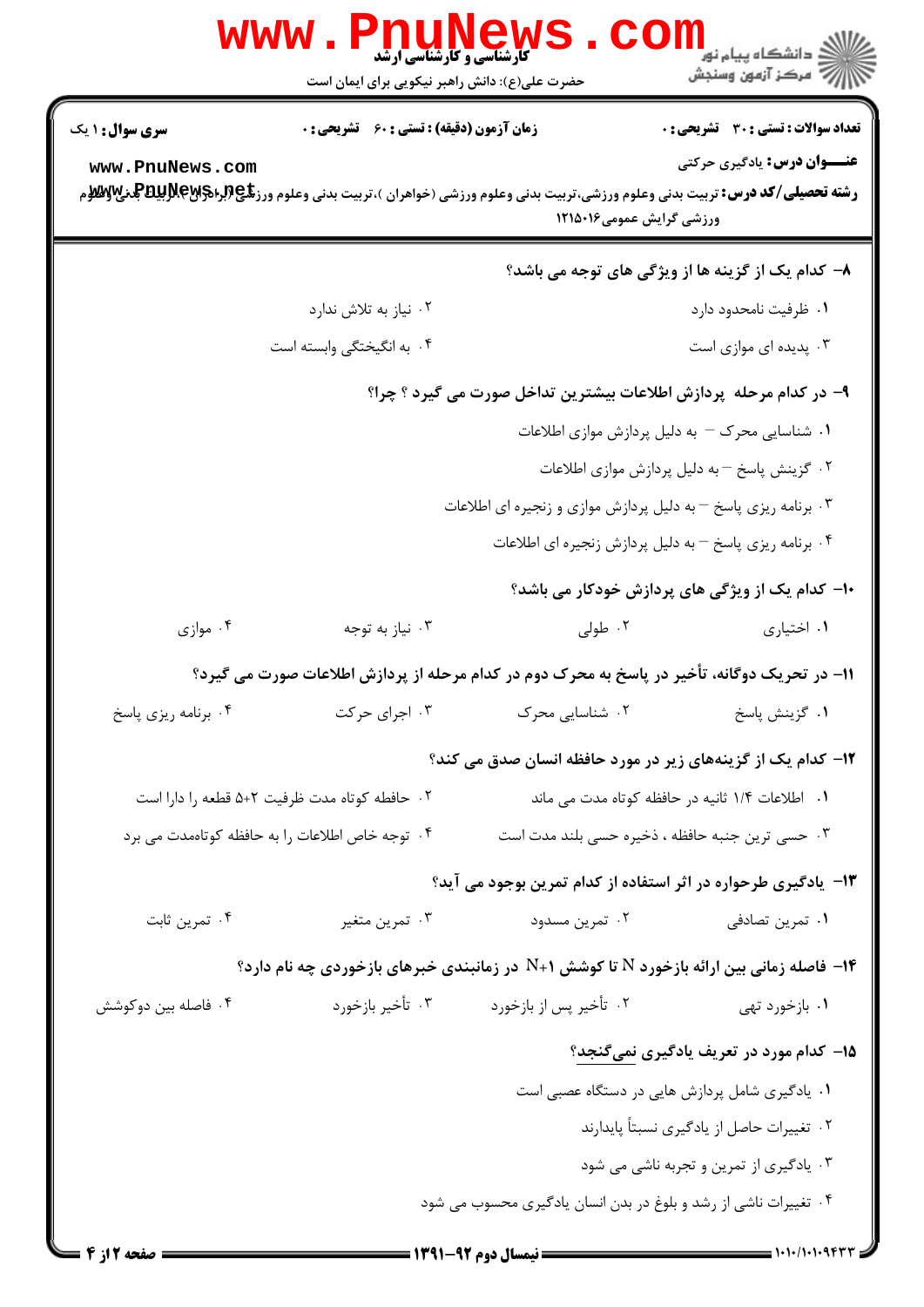|                                                                                                                   | WWW<br><b>گارشناسی و کارشناسی ارشد</b><br>حضرت علی(ع): دانش راهبر نیکویی برای ایمان است            | <b>FNUNEWS</b>                                                    | <mark>ک</mark> دانشگاه پیام نو <mark>ر</mark><br>رآب مرڪز آزمون وسنڊش |  |  |
|-------------------------------------------------------------------------------------------------------------------|----------------------------------------------------------------------------------------------------|-------------------------------------------------------------------|-----------------------------------------------------------------------|--|--|
| <b>سری سوال : ۱ یک</b>                                                                                            | <b>زمان آزمون (دقیقه) : تستی : 60 ٪ تشریحی : 0</b>                                                 |                                                                   | <b>تعداد سوالات : تستی : 30 ٪ تشریحی : 0</b>                          |  |  |
| <b>عنـــوان درس:</b> یادگیری حرکتی<br>www.PnuNews.com<br>ورزشی گرایش عمومی۱۲۱۵۰۱۶                                 |                                                                                                    |                                                                   |                                                                       |  |  |
| ۱۶- برای جداکردن آثار پایدار و موقت یک تغییر در اجرا و یادگیری چه راه حلی وجود دارد؟                              |                                                                                                    |                                                                   |                                                                       |  |  |
|                                                                                                                   | ۲. استفاده از منحنی های اجرا                                                                       |                                                                   | ۰۱ استفاده از آزمون های سنجش عملکرد                                   |  |  |
|                                                                                                                   | ۰۴ استفاده از طرح های انتقال                                                                       | ۰۳ استفاده از نتایج عملکرد                                        |                                                                       |  |  |
| ۱۷– استفاده از فنون راهنمایی در چه زمانی بیشترین اهمیت و سود را در پی دارد؟                                       |                                                                                                    |                                                                   |                                                                       |  |  |
|                                                                                                                   | ۰۲ در حرکات ساده                                                                                   | ۰۱ در تمرین با وسایل گران قیمت                                    |                                                                       |  |  |
|                                                                                                                   | ۰۴ در حرکات پیچیده                                                                                 | ۰۳ در مراحل خودکاری یادگیری                                       |                                                                       |  |  |
|                                                                                                                   | <b>۱۸</b> - کدام دسته از تمرینات با افزایش تعمیم پذیری، یادگیری مهارت ملاک را تسهیل می کند؟        |                                                                   |                                                                       |  |  |
| ۰۴ تمرين تصادفي                                                                                                   | ۰۳ تمرين متغير                                                                                     | ۰۲ تمرین مسدود                                                    | ۰۱ تمرين ثابت                                                         |  |  |
| ۱۹– در کدام یک از مراحل یادگیری فیتز و پوسنر، پیشرفت در اجرا آهسته و تحلیل حسی الگوهای محیطی افزایش یافته<br>است؟ |                                                                                                    |                                                                   |                                                                       |  |  |
| ۰۴ کلامی شناختی                                                                                                   | ۰۳ خودکاری                                                                                         | ۲. تداعی                                                          | ۰۱ حرکتی                                                              |  |  |
|                                                                                                                   | <b>۰۲</b> - پدیده ای که در آن هدف اساسی یادگیری با زمینه اصلی تمرین بسیار متفاوت است، چه نام دارد؟ |                                                                   |                                                                       |  |  |
| ۰۴ انتقال دور                                                                                                     | ۰۳ انتقال مثبت                                                                                     | ۰۲ انتقال منفی                                                    | ۰۱ انتقال نزدیک                                                       |  |  |
|                                                                                                                   |                                                                                                    | <b>۲۱</b> – آمفتامین ها در کدام قسمت از آثار تمرین قرار می گیرند؟ |                                                                       |  |  |
|                                                                                                                   | ۰۲ آثار منفی موقت تمرین                                                                            |                                                                   | ٠١ آثار منفى نسبتا پايدار تمرين                                       |  |  |
|                                                                                                                   | ۰۴ آثار مثبت موقت تمرين                                                                            | ٠٣ آثار مثبت نسبتا پايدار تمرين                                   |                                                                       |  |  |
|                                                                                                                   |                                                                                                    |                                                                   | ۲۲- کدام یک از جنبه های اساسی طرح انتقال نمیباشد؟                     |  |  |
|                                                                                                                   | ٠١ زمان كافي را براي تحليل آثار موقتي در نظر بگيريد                                                |                                                                   |                                                                       |  |  |
|                                                                                                                   | ۰۲ آزمون را در دو شرایط متفاوت به عمل آورید                                                        |                                                                   |                                                                       |  |  |
|                                                                                                                   | ۰۳ مجددا فراگیرندگان را با یک آزمون انتقال آزمایش کنید                                             |                                                                   |                                                                       |  |  |
| ۰۴ هر تفاوتی که در این آزمون دیده شود ناشی از یادگیری است                                                         |                                                                                                    |                                                                   |                                                                       |  |  |
| ۲۳- استفاده از وسایل سمعی و بصری در کدام مرحله از یادگیری مفید است؟                                               |                                                                                                    |                                                                   |                                                                       |  |  |
| ۰۴ تداعی                                                                                                          | ۰۳ حرکتی                                                                                           | ۰۲ خودکاری                                                        | ۰۱ کلامی- شناختی                                                      |  |  |
|                                                                                                                   |                                                                                                    |                                                                   |                                                                       |  |  |